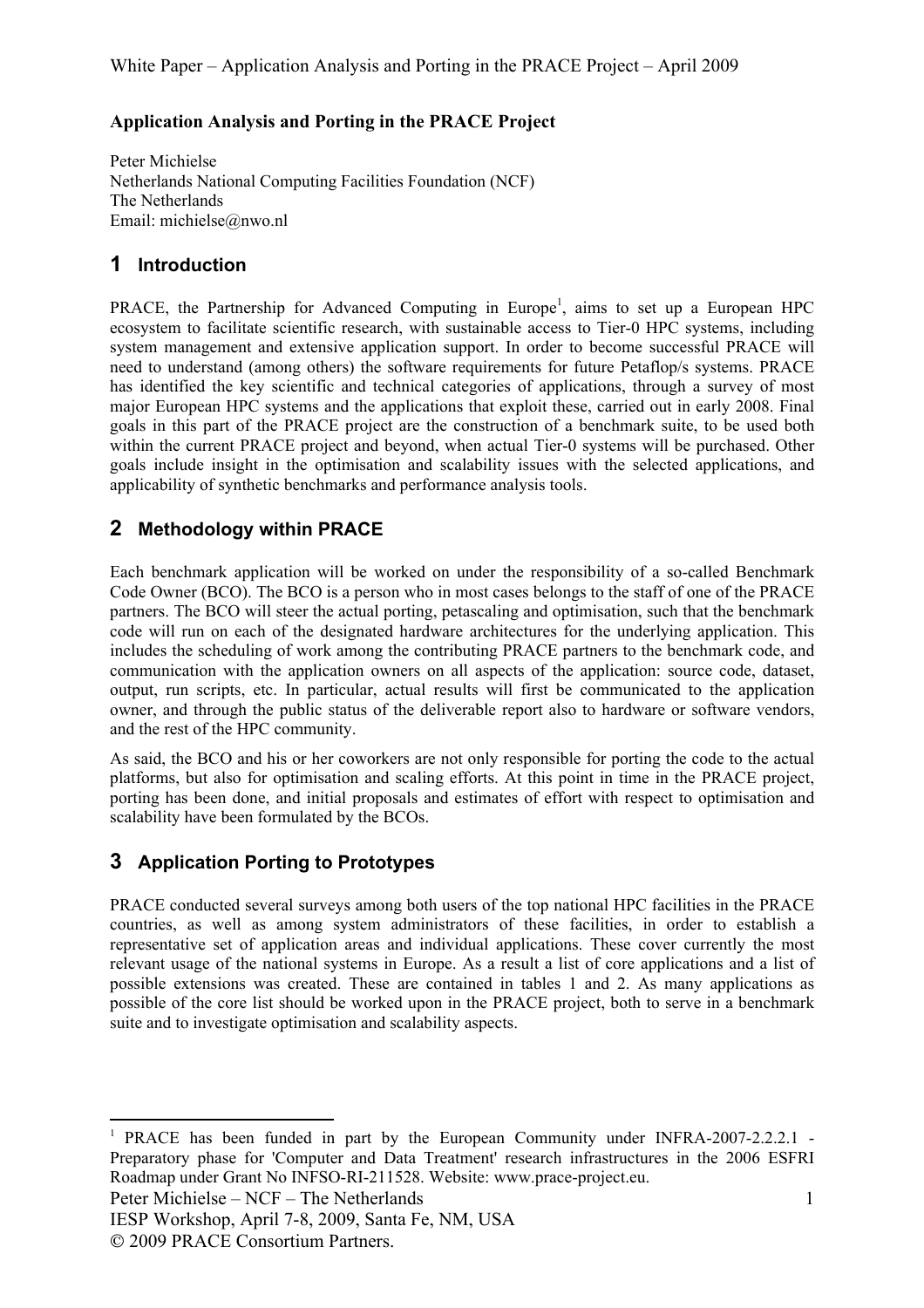| <b>Application name</b> | <b>Application area</b>                           |  |  |
|-------------------------|---------------------------------------------------|--|--|
|                         |                                                   |  |  |
| QCD                     | Particle physics                                  |  |  |
| <b>VASP</b>             | Computational chemistry, condensed matter physics |  |  |
| <b>NAMD</b>             | Computational chemistry, life sciences            |  |  |
| <b>CPMD</b>             | Computational chemistry, condensed matter physics |  |  |
| Code Saturne            | Computational fluid dynamics                      |  |  |
| <b>GADGET</b>           | Astronomy and cosmology                           |  |  |
| <b>TORB</b>             | Plasma physics                                    |  |  |
| ECHAM5                  | Atmospheric modelling                             |  |  |
| <b>NEMO</b>             | Ocean modelling                                   |  |  |

**Table 1: The proposed list of core applications.**

| <b>Application name</b> | <b>Application area</b>                           |
|-------------------------|---------------------------------------------------|
|                         |                                                   |
| <b>AVBP</b>             | Computational fluid dynamics                      |
| CP2K                    | Computational chemistry, condensed matter physics |
| <b>GROMACS</b>          | Computational chemistry                           |
| <b>HELIUM</b>           | Computational physics                             |
| <b>SMMP</b>             | Life sciences                                     |
| TRIPOLI4                | Computational engineering                         |
| <b>PEPC</b>             | Plasma physics                                    |
| <b>RAMSES</b>           | Astronomy and cosmology                           |
| <b>CACTUS</b>           | Astronomy and cosmology                           |
| NS3D                    | Computational fluid dynamics                      |

**Table 2: Possible extensions to the core list of applications.**

Another consideration has been the actual choice of promising architectures, to be assessed in the PRACE project. For the work on applications, this set of architectures (which are production or nearproduction systems) has been identified by PRACE in May 2008, and deployed as prototype systems to different partner sites (see table 3). Also, for each of the applications, we have selected BCOs who combine knowledge of the particular application, expertise with certain hardware platforms and access to prototype architectures. For most applications, both from the core list as well from the extended list, this has been successful. Contributors to a benchmark code typically qualify if they satisfy at least one, and preferably two or even three of these aspects.

| <b>Architecture type</b> | <b>Actual system</b>              | Location                     |  |
|--------------------------|-----------------------------------|------------------------------|--|
|                          |                                   |                              |  |
| MPP-BG                   | <b>IBM BlueGene/P</b>             | FZJ, Germany                 |  |
| MPP-Cray                 | Cray XT5                          | CSC, Finland                 |  |
| SMP-FatNode-pwr6         | IBM p575 Power6                   | NCF/SARA, Netherlands        |  |
| SMP-ThinNode-x86         | Bull – Intel Xeon/Nehalem cluster | FZJ, Germany and CEA, France |  |
| SMP-ThinNode+Vector      | NEC $SX-9 + x86$                  | HLRS, Germany                |  |
| SMP-FatNode+Cell         | IBM Power6 with Cell              | BSC, Spain                   |  |

**Table 3: Actual prototype architectures in PRACE.**

Peter Michielse – NCF – The Netherlands IESP Workshop, April 7-8, 2009, Santa Fe, NM, USA 2009 PRACE Consortium Partners.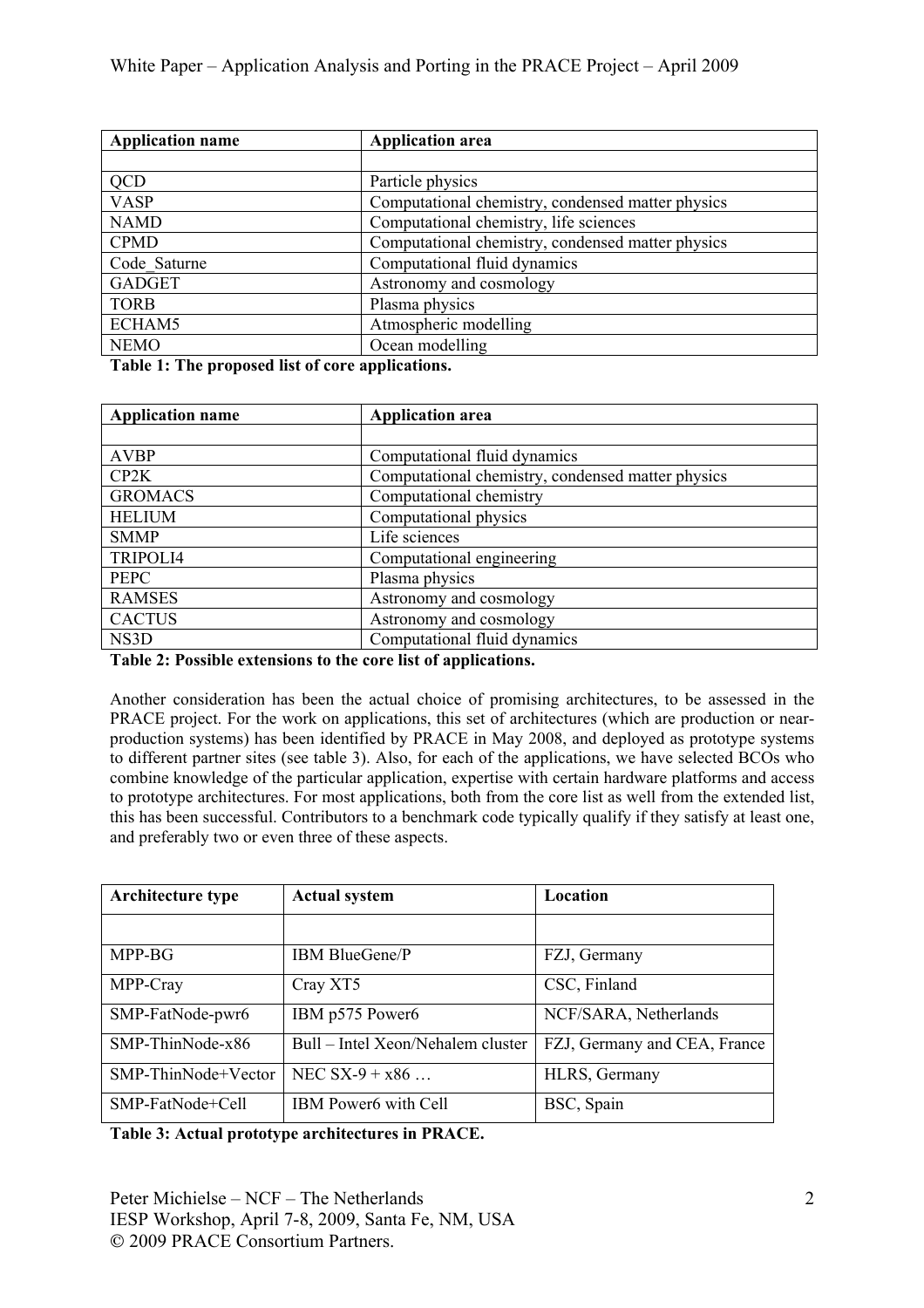Table 4 shows that all applications from the core list are usable as benchmark codes, on at least 3 target prototype architectures, complemented with 3 applications from the non-core list: CP2K, GROMACS and NS3D. These are the first 12 rows of table 4. SMMP, RAMSES and CACTUS have disappeared from the extended list, as it turned out to be that there was no PRACE partner that could volunteer as BCO. Instead, GPAW (computational chemistry), ALYA (computational mechanics and fluid dynamics), SIESTA (computational chemistry, molecular dynamics) and BSIT (computational geophysics) have joined the application set, mainly to make sure that enough coverage of the SMP-FatNode+Cell platform could be guaranteed. An additional advantage of this is that two other application areas are introduced: computational mechanics and computational geophysics. Each BCO and its contributors have started the work on the benchmark codes and hardware architectures.

Table 4 also shows the current porting status of the applications to the prototype architectures. Green colors denote successful porting, yellow means that porting is in progress, and orange means that porting has not started yet or stopped for the moment because of practical reasons (mostly lack of human resources to do the work).

| Application                    | MPP-BG         | MPP-Cray     | SMP-TN-x86  | SMP-FN-pwr6  | SMP-FN+Cell    | SMP-TN+vector |
|--------------------------------|----------------|--------------|-------------|--------------|----------------|---------------|
|                                |                |              |             |              |                |               |
| <b>QCD</b>                     | Done           | Done         |             | Done         |                |               |
| <b>VASP</b>                    | Done           |              |             | Done         | <b>Stopped</b> | Yet to start  |
| <b>NAMD</b>                    | Done           | Done         |             | Done         | Yet to start   |               |
| <b>CPMD</b>                    | Done           |              |             | Done         | Done           | Yet to start  |
| Code Saturne <mark>Done</mark> |                | Done         |             | Done         | <b>Stopped</b> | Done          |
| <b>GADGET</b>                  | Done           |              | Done        | Done         |                |               |
| <b>TORB</b>                    | Done           |              |             | Done         | Yet to start   |               |
| ECHAM5                         | <b>Stopped</b> | Done         | In progress | <b>Done</b>  |                | Yet to start  |
| <b>NEMO</b>                    | Done           | Done         |             | Done         |                | In progress   |
| CP2K                           | Done           | <b>Done</b>  |             | Done         |                |               |
| <b>GROMACS</b>                 | Done           | Done         |             | Done         |                |               |
| NS3D                           |                | Yet to start | <b>Done</b> | Yet to start |                | Done          |
|                                |                |              |             |              |                |               |
| <b>AVBP</b>                    | Yet to start   |              | Done        | Done         |                |               |
| <b>HELIUM</b>                  | In progress    | <b>Done</b>  |             | Done         |                |               |
| TRIPOLI 4                      | Yet to start   |              | Done        |              |                |               |
| PEPC                           | Done           | Done         |             | Done         |                |               |
| <b>GPAW</b>                    | Done           | <b>Done</b>  |             | Done         |                |               |
| <b>ALYA</b>                    |                |              |             |              | Done           |               |
| SIESTA                         |                |              |             |              | <b>Done</b>    |               |
| <b>BSIT</b>                    |                |              |             |              | Done           |               |

**Table 4: Summary on porting efforts for benchmark codes and prototype architectures.**

# **4 Scalability expectations**

Apart from porting efforts to the prototype architectures, initial insight in the potential for scaling to petascale systems (and single-CPU optimization) has been obtained. Table  $5<sup>2</sup>$  contains the scalability potential of each of the benchmark codes, including an estimate on the amount of effort in person months (PM). We have defined scalability to be in the range none via low, medium to high and have assumed one core to deliver a minimum of 10 GFlop/s peak performance. The color codes mean:

None (red): No speed-up above 2500 cores;

Low (orange): Speed-up obtained up to 5000 cores;

Medium (yellow): Speed-up obtained up to 10000 cores;

High (green): Speed-up obtained for more than 100000 cores.

Peter Michielse – NCF – The Netherlands

IESP Workshop, April 7-8, 2009, Santa Fe, NM, USA

<sup>&</sup>lt;sup>2</sup> Not all cells in table 5 have been filled yet, as initial analysis after porting is currently work in progress.

 <sup>2009</sup> PRACE Consortium Partners.